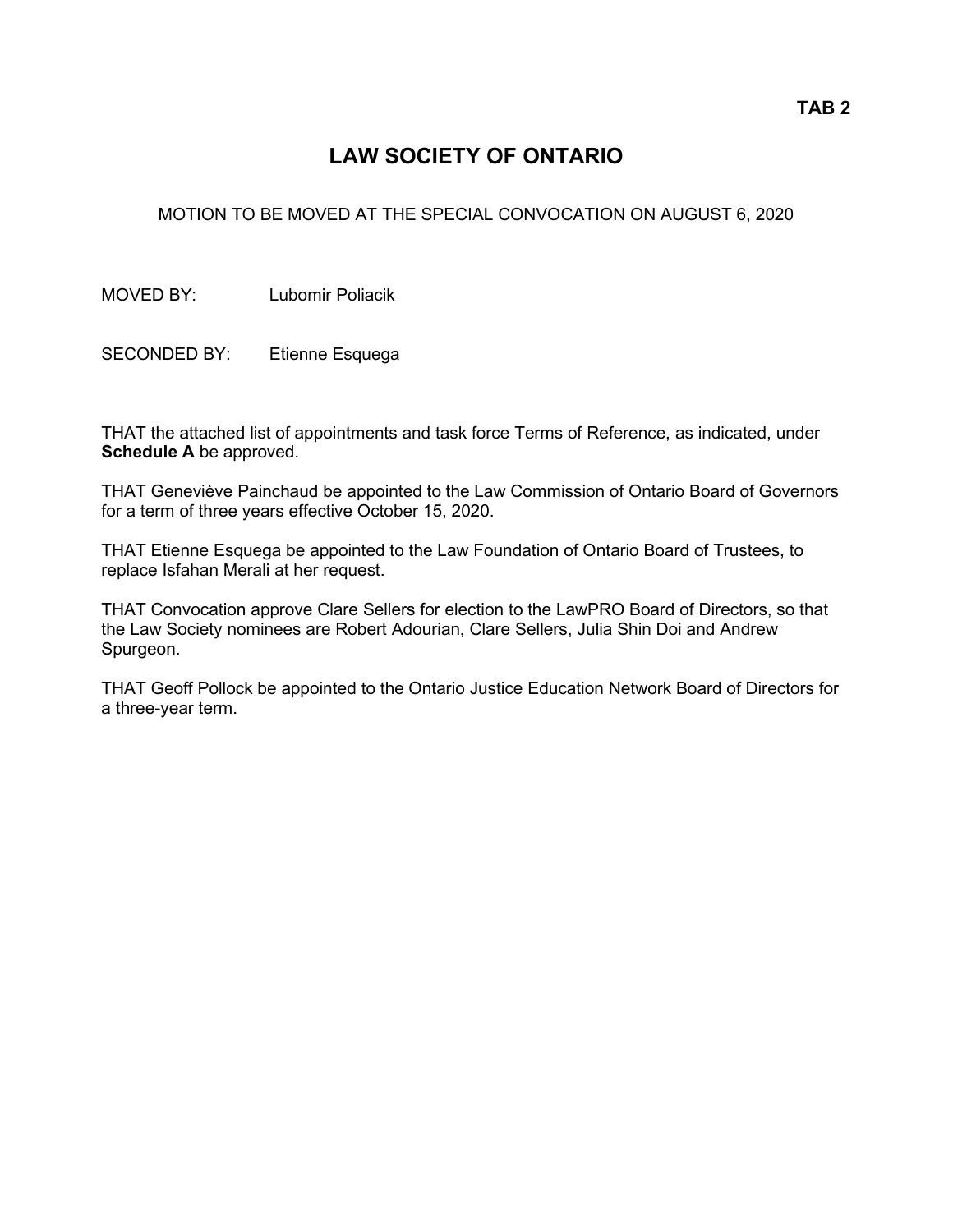# **SCHEDULE A COMMITTEE, TASK FORCE, WORKING GROUP AND OTHER APPOINTMENTS**

*Not included in the list of appointments in Schedule A are appointments or reappointments not currently required because the appointments have not yet expired or no changes are being made to certain groups.*

### **COMMITTEES**

**Access to Justice Cathy Corsetti (Co-Chair) Doug Wellman (Co-Chair) Murray Klippenstein (Vice-Chair)** Robert Burd Jean-Jacques Desgranges Sam Goldstein Shelina Lalji Benson Lau Marian Lippa Michelle Lomazzo Cecil Lyon Barbara Murchie Brian Prill Jonathan Rosenthal

### **Audit & Finance**

<span id="page-1-0"></span>**Joseph Groia (Chair) Lubomir Poliacik (Vice-Chair)** Ryan Alford Seymour Epstein Gary Graham Philip Horgan Vern Krishna Shelina Lalji Michelle Lomazzo Cecil Lyon Clare Sellers Sidney Troister Tanya Walker

## <span id="page-1-1"></span>**Compensation**

**Teresa Donnelly (Chair)** Robert Burd Joseph Groia Gerald Sheff Jacqueline Horvat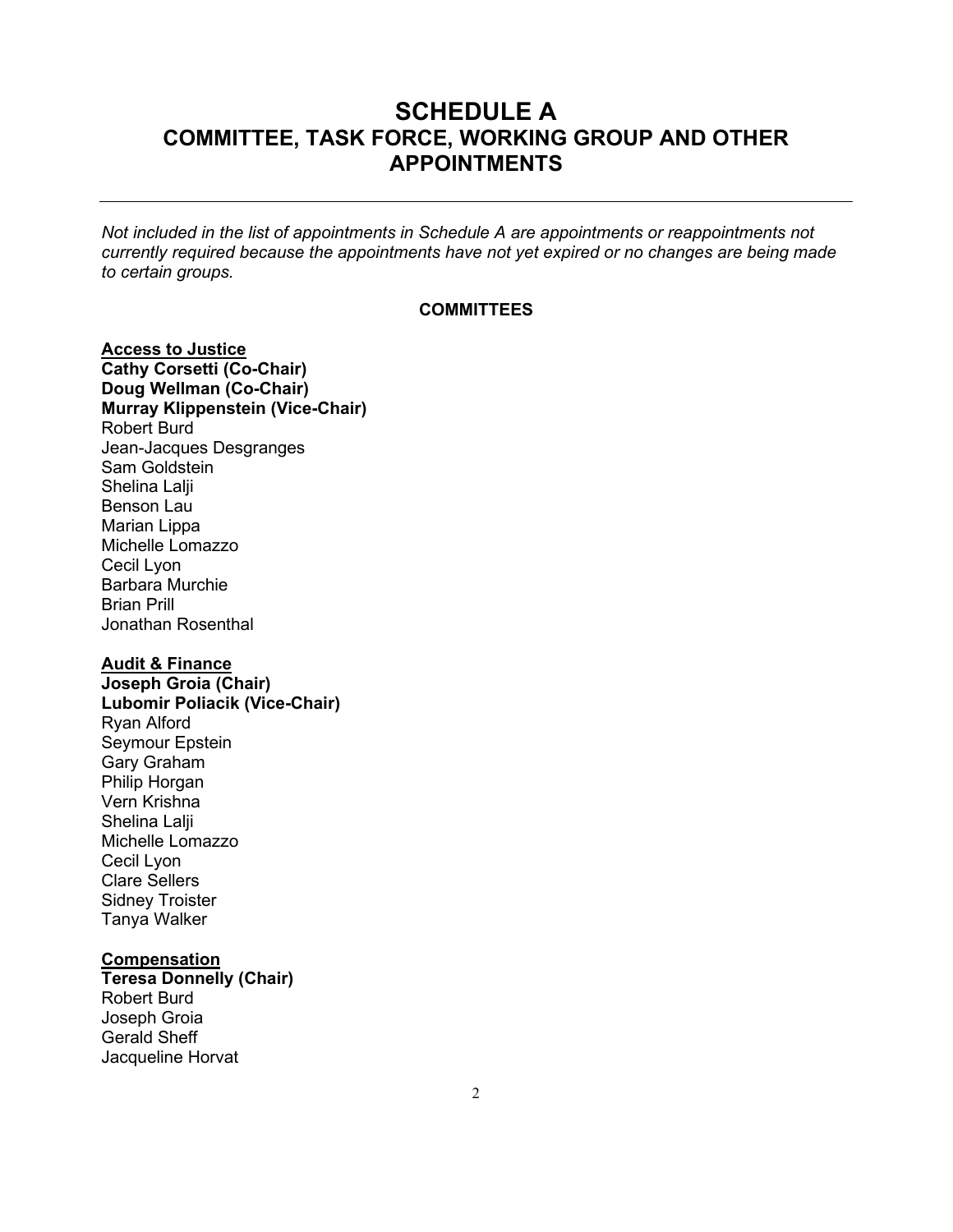**Compensation Fund Lubomir Poliacik (Chair) Shelina Lalji (Vice-Chair)** Jack Braithwaite Geneviève Painchaud Clare Sellers

### **Equity and Indigenous Affairs**

**Dianne Corbiere (Chair) Atrisha Lewis (Vice-Chair) Jorge Pineda (Vice-Chair)** Robert Burd Etienne Esquega John Fagan Julian Falconer Murray Klippenstein Nancy Lockhart Megan Shortreed Alexander Wilkes

## **Law Society Awards/LL.D. Advisory**

<span id="page-2-0"></span>**Teresa Donnelly (Chair)** Gerard Charette Dianne Corbiere Cheryl Lean Marian Lippa Isfahan Merali Geneviève Painchaud Julia Shin Doi

## <span id="page-2-1"></span>**Paralegal Awards**

**(External appointees not included) Teresa Donnelly (Chair) Joseph Chiummiento (Vice-Chair)** Robert Burd Cathy Corsetti Seymour Epstein Shelina Lalji Marian Lippa Michelle Lomazzo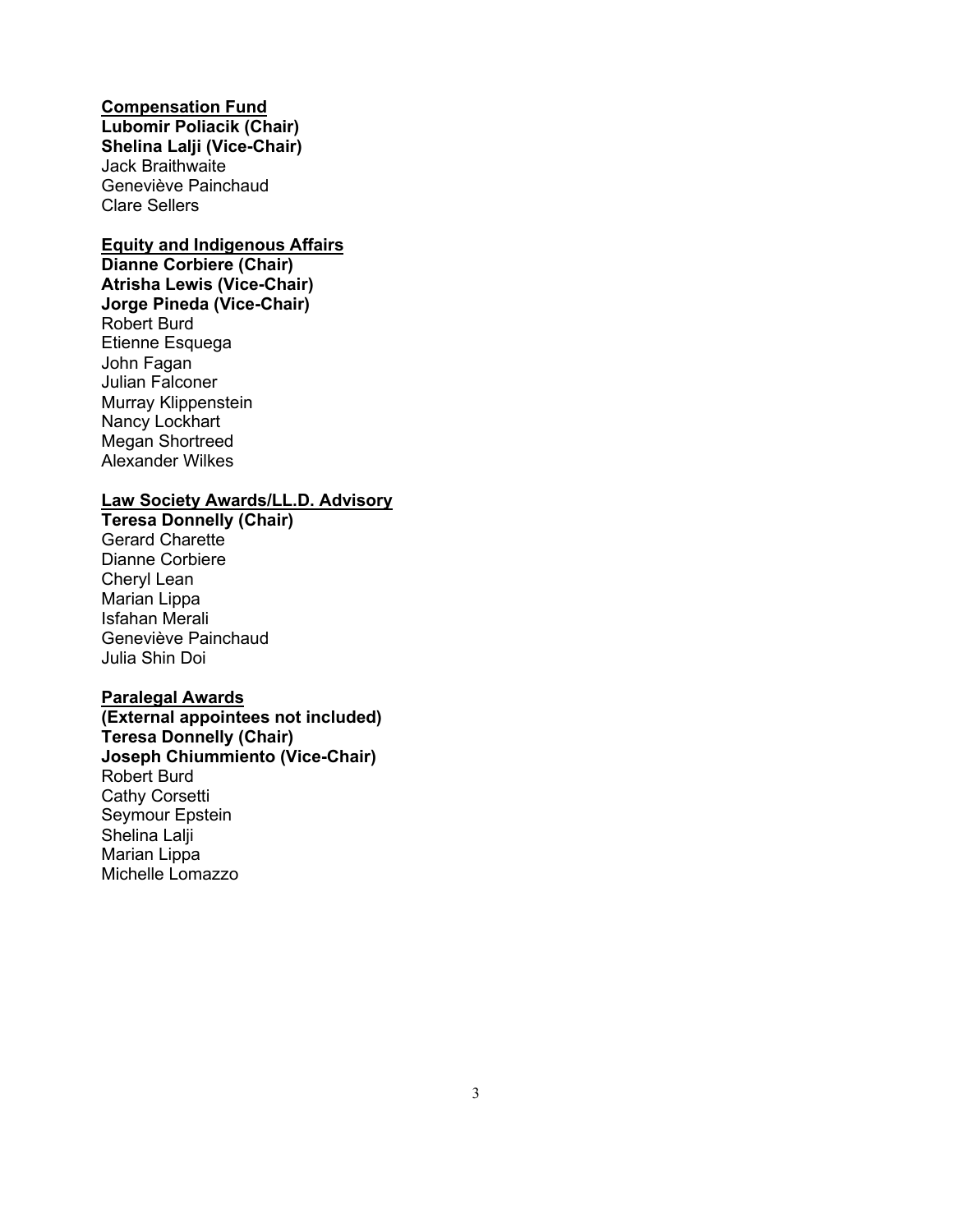## **Paralegal Standing**

**Robert Burd (Chair)**

<span id="page-3-0"></span>**Joseph Chiummiento (Vice-Chair)**  Cathy Corsetti Seymour Epstein Sam Goldstein Shelina Lalii Marian Lippa Michelle Lomazzo Geneviève Painchaud Geoff Pollock Chi-Kun Shi Doug Wellman Claire Wilkinson

## **Priority Planning[1](#page-1-0)**

**Government and Public Affairs Litigation Teresa Donnelly (Chair) Jacqueline Horvat (Vice-Chair)** Robert Burd Joseph Chiummiento Dianne Corbiere Cathy Corsetti Joseph Groia Philip Horgan Nancy Lockhart Barbara Murchie Lubomir Poliacik Megan Shortreed Andrew Spurgeon Sidney Troister

## **Proceedings Authorization**

**Jacqueline Horvat (Chair)** Robert Adourian Cathy Corsetti Jonathan Rosenthal Gerald Sheff Claire Wilkinson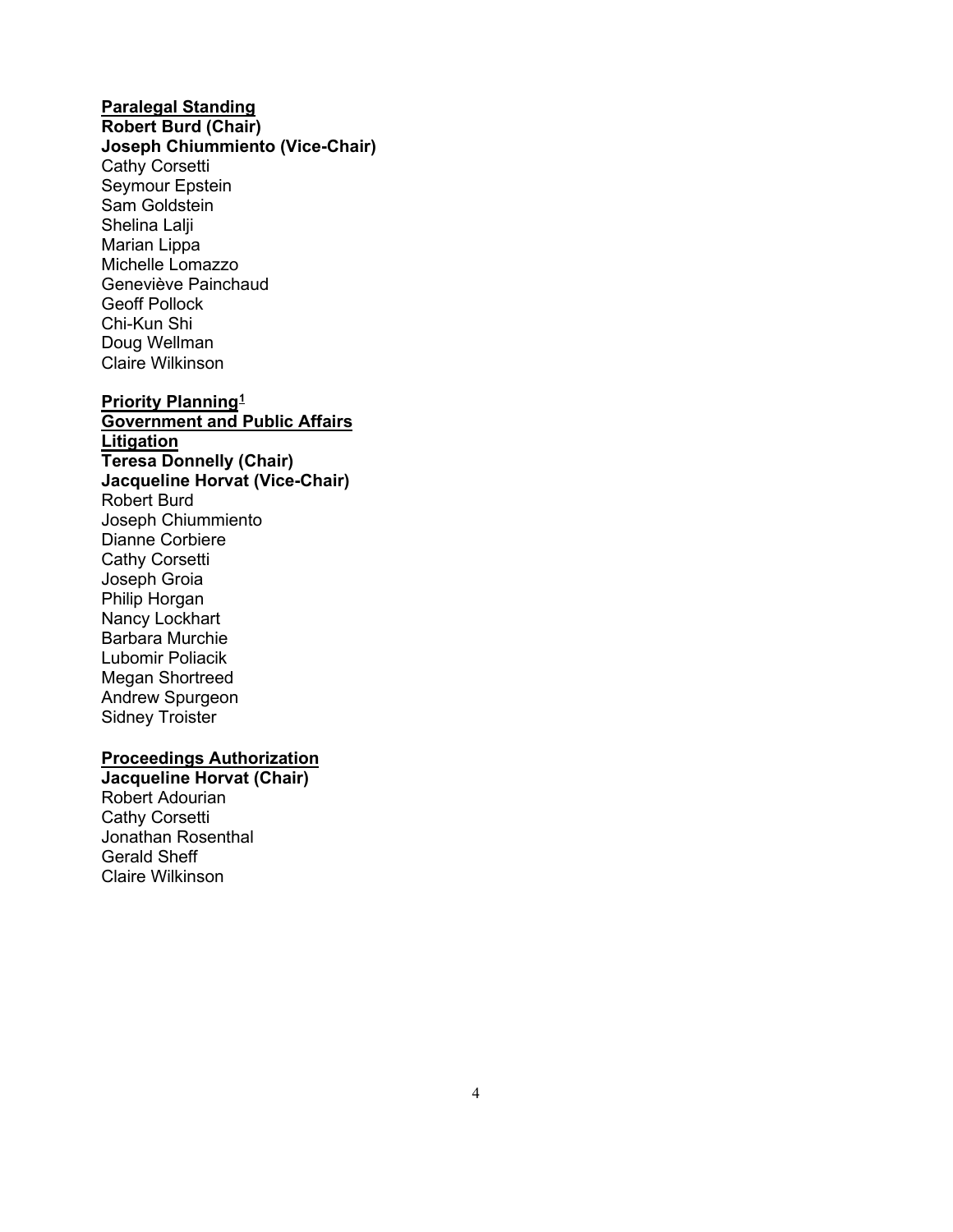## **Professional Development and Competence**

**Barbara Murchie (Chair) Philip Horgan (Vice-Chair) Claire Wilkinson (Vice-Chair)** Ryan Alford Jack Braithwaite Jared Brown Murray Klippenstein Marian Lippa Cecil Lyon Trevor Parry Sidney Troister Doug Wellman Alexander Wilkes

## **Professional Regulation**

**Megan Shortreed (Chair) Jacqueline Horvat (Vice-Chair) Michelle Lomazzo (Vice-Chair)** Robert Adourian Gerard Charette Etienne Esquega Julian Falconer Michael LeSage Jorge Pineda Jonathan Rosenthal Clare Sellers Andrew Spurgeon Nicholas Wright

## **Tribunal**

**Julia Shin Doi (Chair) Marian Lippa (Vice-Chair) Ryan Alford (Vice-Chair)** Jared Brown Jean-Jacques Desgranges Paul Cooper John Fagan Michael LeSage Isfahan Merali C. Scott Marshall Barbara Murchie Chi-Kun Shi Geneviève Painchaud Tanya Walker David Wright (*Ex Officio*)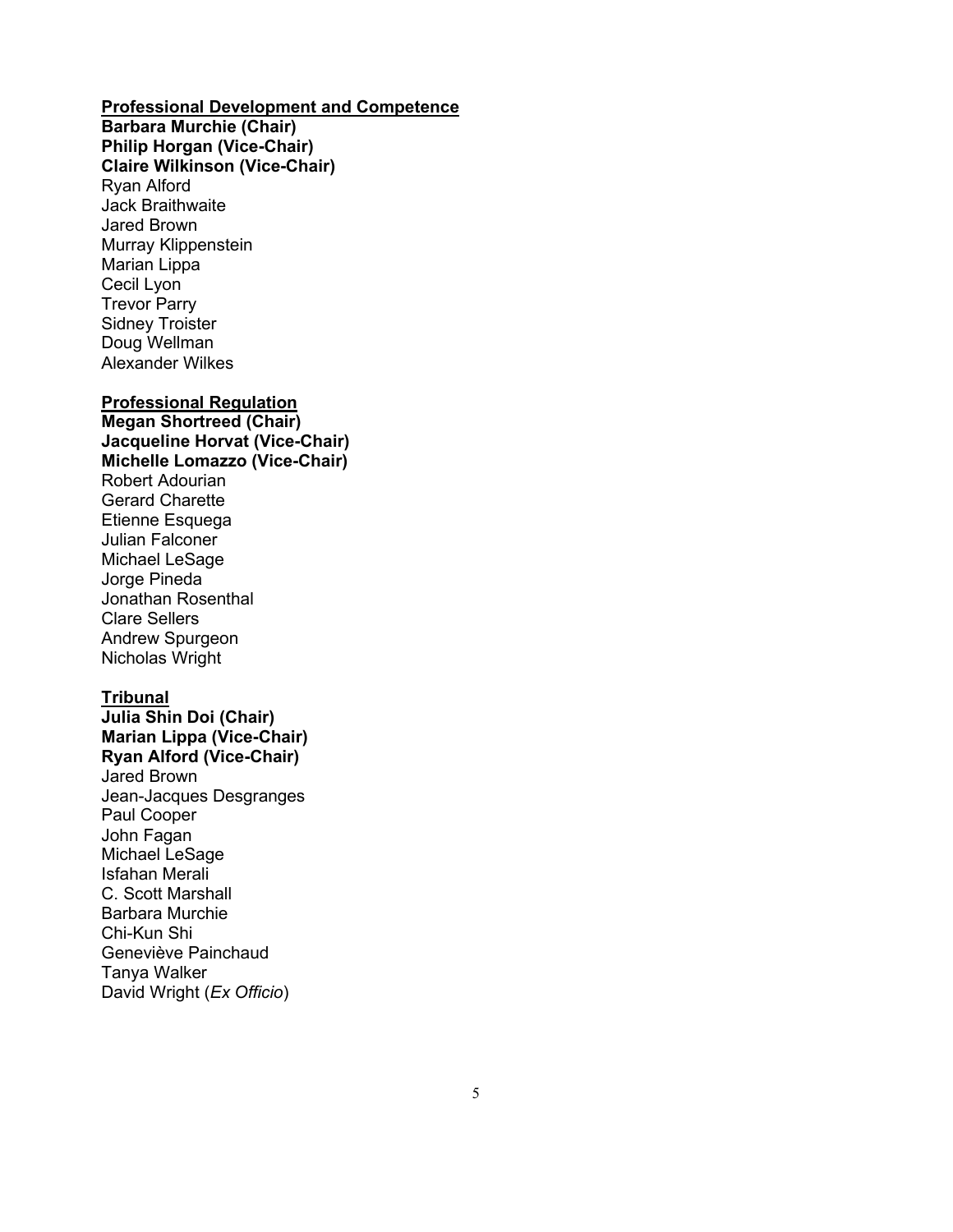# **Committee of Benchers under By-Laws 4, 7, 10 and 14[2](#page-1-1)**

Gerard Charette Cathy Corsetti Seymour Epstein C. Scott Marshall Julia Shin Doi

## **Committee of Benchers under By-Law 11[3](#page-2-0)**

Cathy Corsetti C. Scott Marshall Julia Shin Doi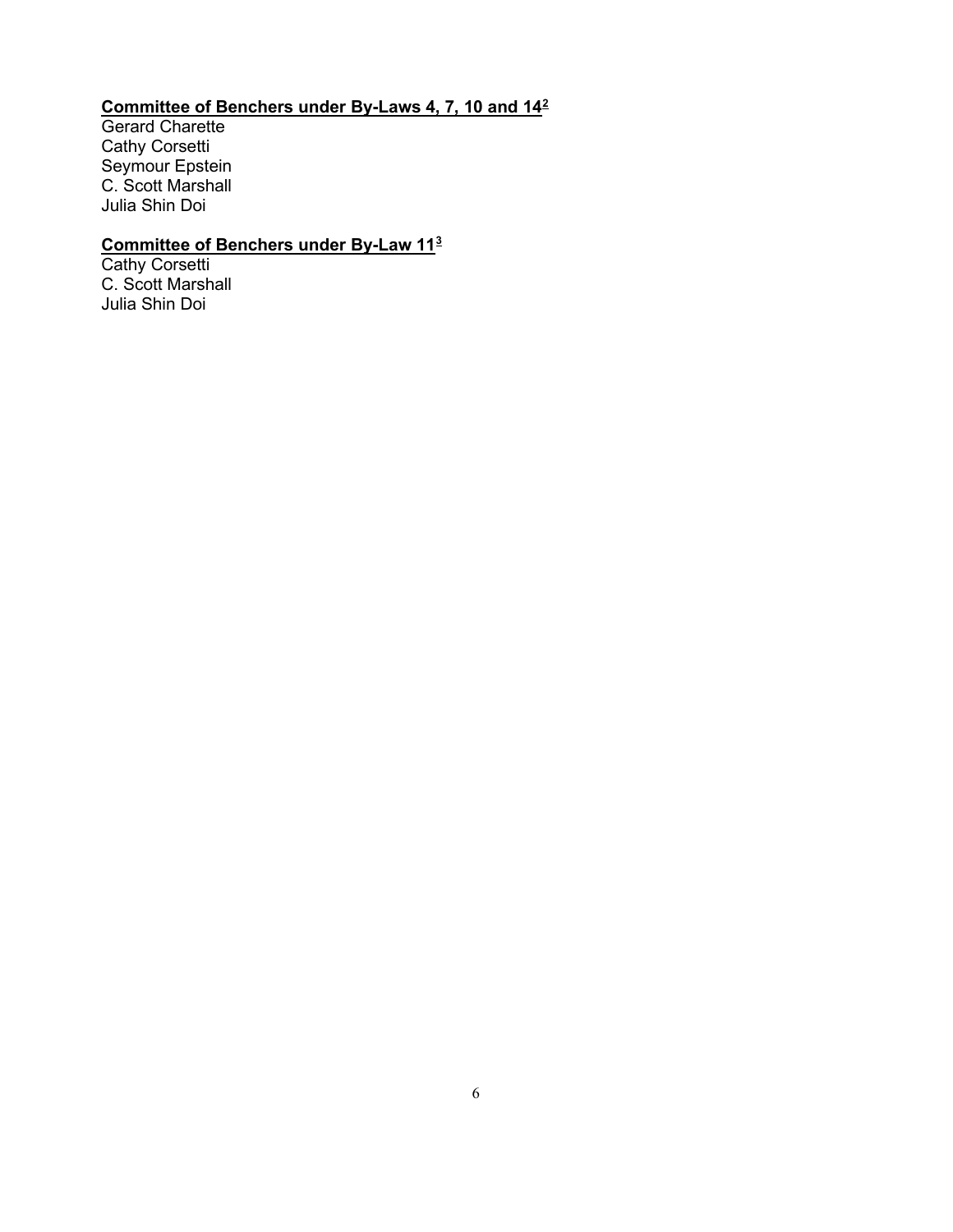## **TASK FORCES**

## **Competence Task Force[4](#page-2-1)**

## **Sidney Troister (Chair)**

**C. Scott Marshall (Vice-Chair)** Ryan Alford

Joseph Chiummiento Dianne Corbiere Cathy Corsetti Cheryl Lean Atrisha Lewis Barbara Murchie Geneviève Painchaud Jorge Pineda Megan Shortreed Andrew Spurgeon Claire Wilkinson Alexander Wilkes

## **Technology Task Force**

**Jacqueline Horvat (Chair) Jack Braithwaite (Vice-Chair) Gary Graham (Vice-Chair)** Paul Cooper Seymour Epstein Cheryl Lean Michelle Lomazzo Brian Prill Clare Sellers Andrew Spurgeon Harvey Strosberg Nicholas Wright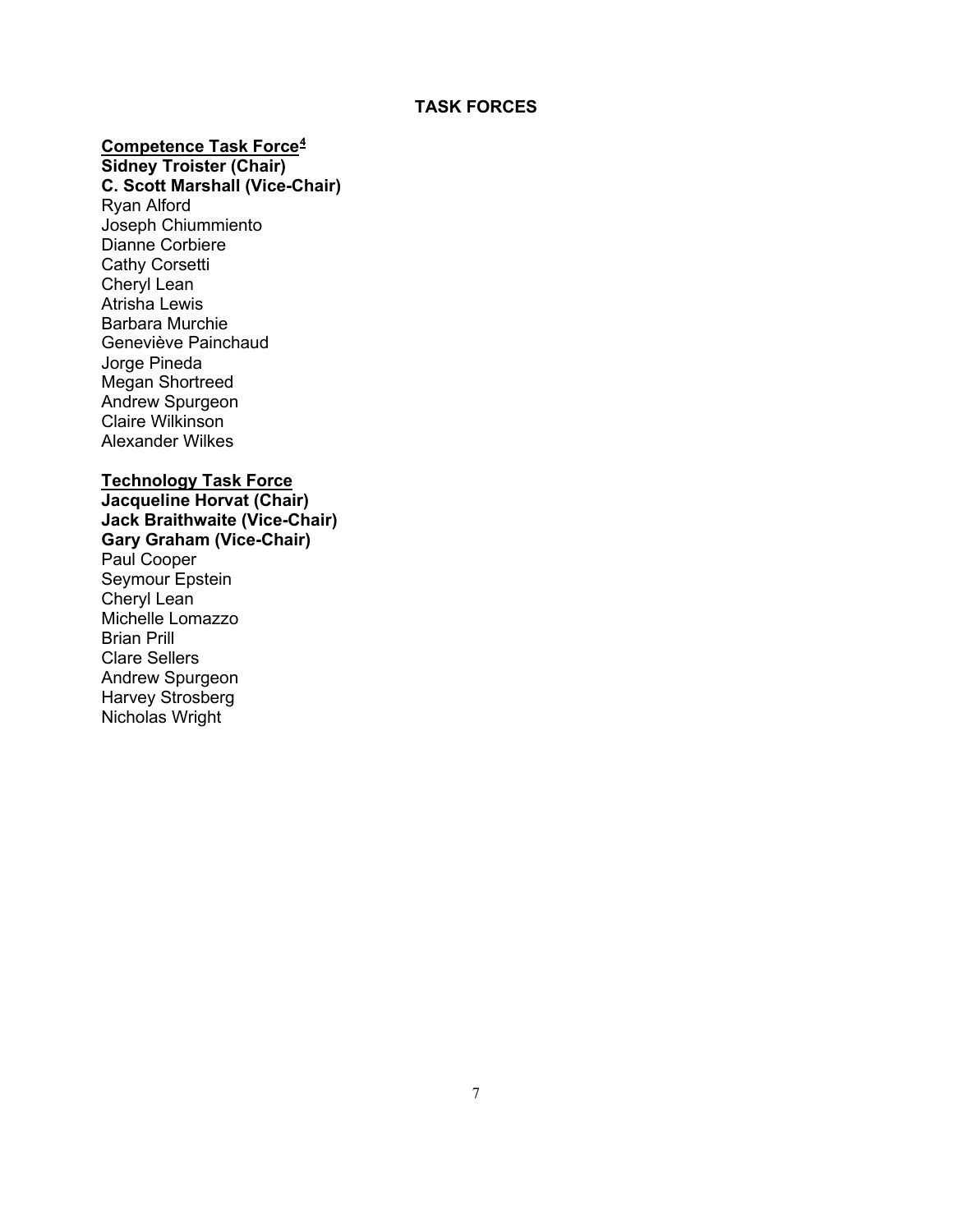## **WORKING/OTHER GROUPS**

# **Human Rights Monitoring Group (Equity)**

**Julian Falconer (Co-Chair) Tanya Walker (Co-Chair)** Paul Cooper Atrisha Lewis Marian Lippa Isfahan Merali Lubomir Poliacik Doug Wellman

# **Mental Health Working Group (PRC)**

**Gerard Charette (Co-Chair) Etienne Esquega (Co-Chair)** Jean-Jacques Desgranges John Fagan Sam Goldstein Shelina Lalji Benson Lau Geoff Pollock Brian Prill Chi-Kun Shi Andrew Spurgeon Claire Wilkinson Nicholas Wright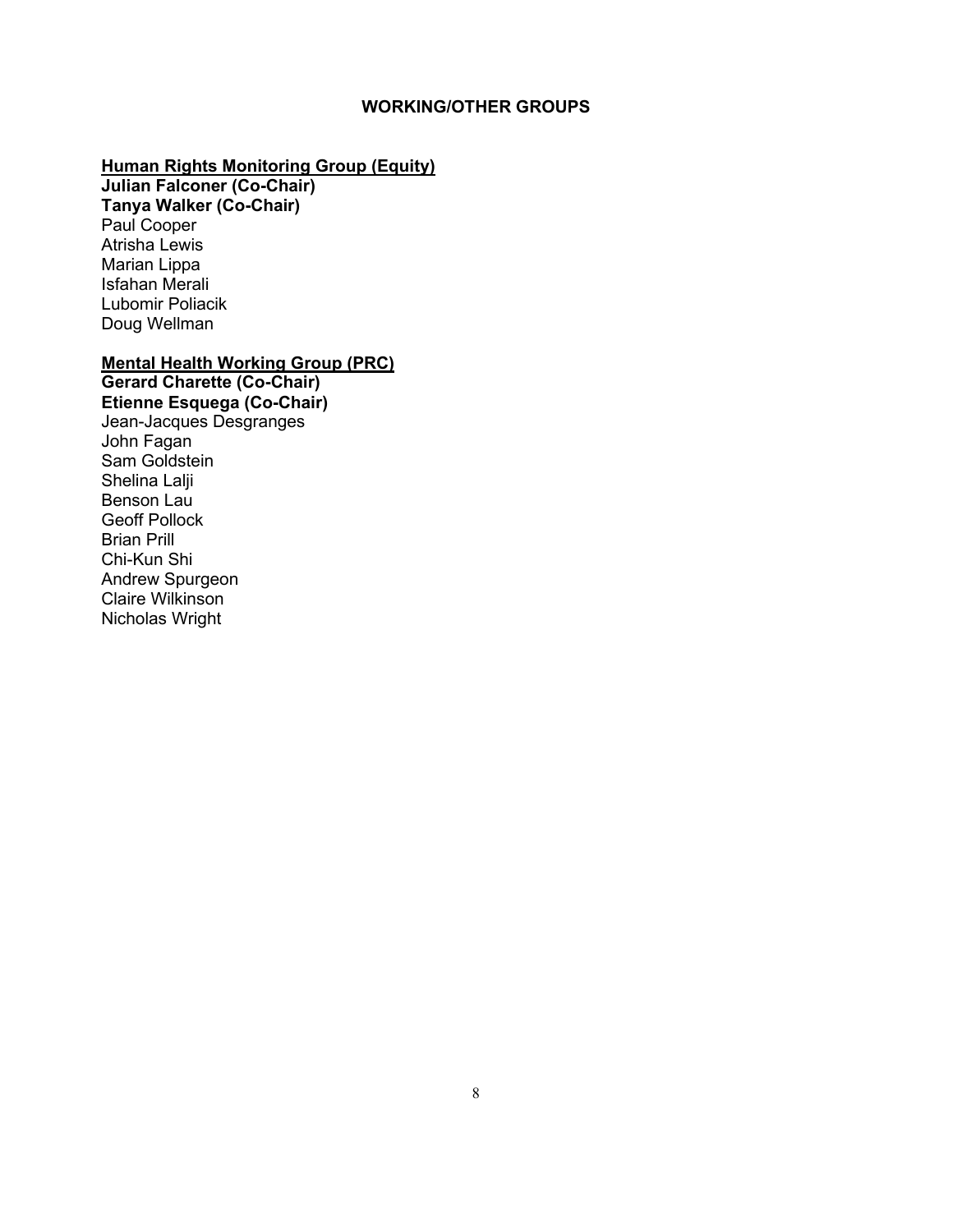# **OTHER APPOINTMENTS**

## **Summary Disposition**

Atrisha Lewis Chi-Kun Shi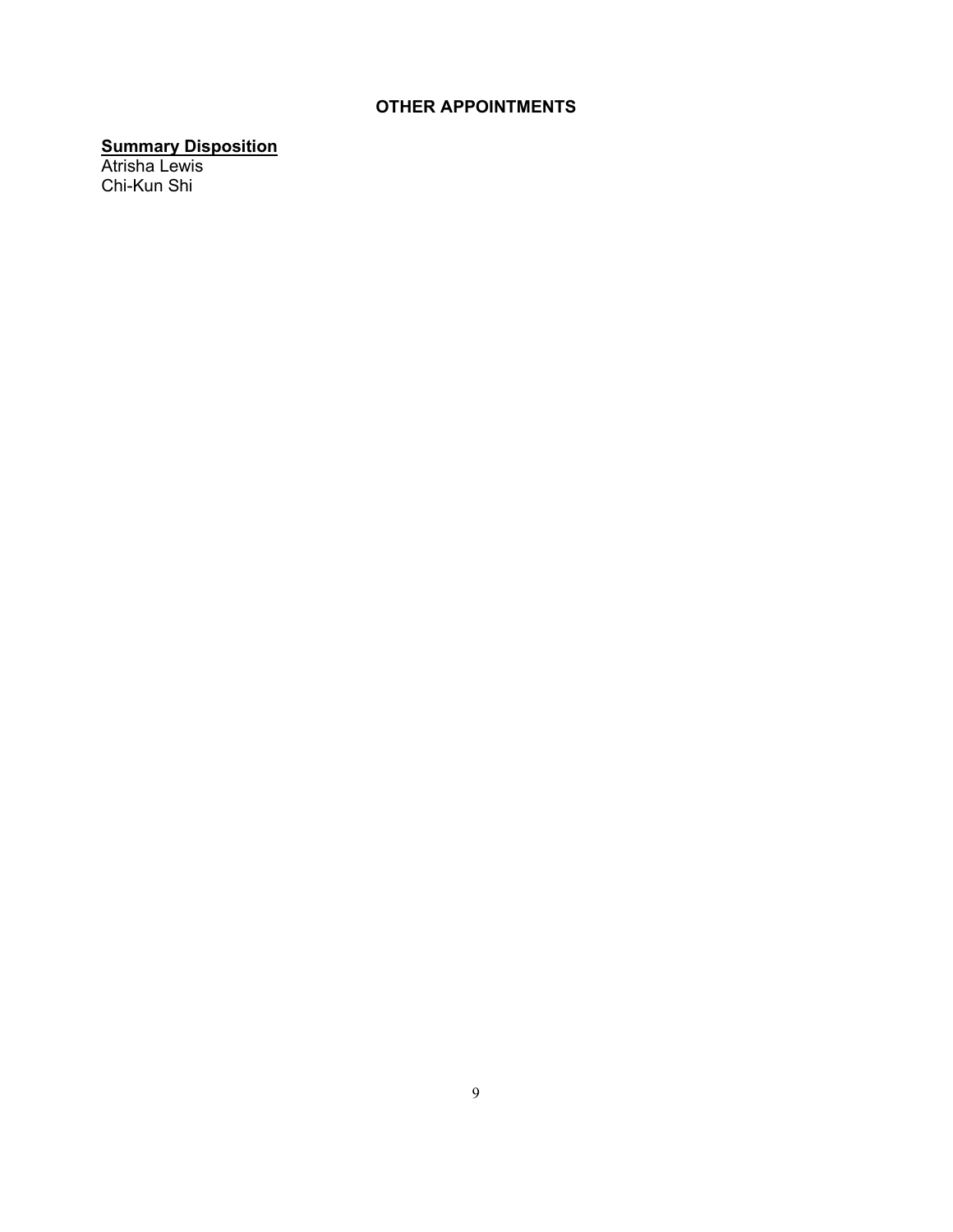## **FOR INFORMATION**

# **SCHEDULE B OTHER APPOINTMENTS**

## **Alliance for Sustainable Legal Aid (ASLA)**

Benson Lau Jonathan Rosenthal

## **Bencher Code of Conduct Working Group (Priority Planning Committee)[5](#page-3-0)**

**Harvey Strosberg (Chair)** Jared Brown Dianne Corbiere Joseph Groia Philip Horgan Nancy Lockhart Michelle Lomazzo Clare Sellers

### **Real Estate Liaison Group (Law Society Representatives)**

**Robert Adourian (Chair)** Geneviève Painchaud Geoff Pollock Sidney Troister

#### **Treasurer's Appointments Advisory Group (Treasurer's appointees)**

Teresa Donnelly Dianne Corbiere Nancy Lockhart Michelle Lomazzo Lubomir Poliacik

 $1$  These three committees continue as separate entities but have common memberships.

#### <sup>2</sup> **By-Law 4 (Licensing) (2 committee functions)**

Section 40 of this By-Law addresses circumstances relating to the inter-provincial practice of law when a person requires the prior permission of the Law Society to practise law. If the Law Society refuses to permit a person to practise law in Ontario and that person required such prior permission under the provisions of the By-Law, the person may apply to a committee of benchers for the purpose of hearing that person's application. The application must be considered by at least three benchers.

The By-Law provides that permission to practise law in Ontario may be withdrawn by the Law Society if it determines that continued permission to practise law in Ontario would be contrary to the public interest. If that happens, the person may apply to a committee of benchers appointed for the purpose by Convocation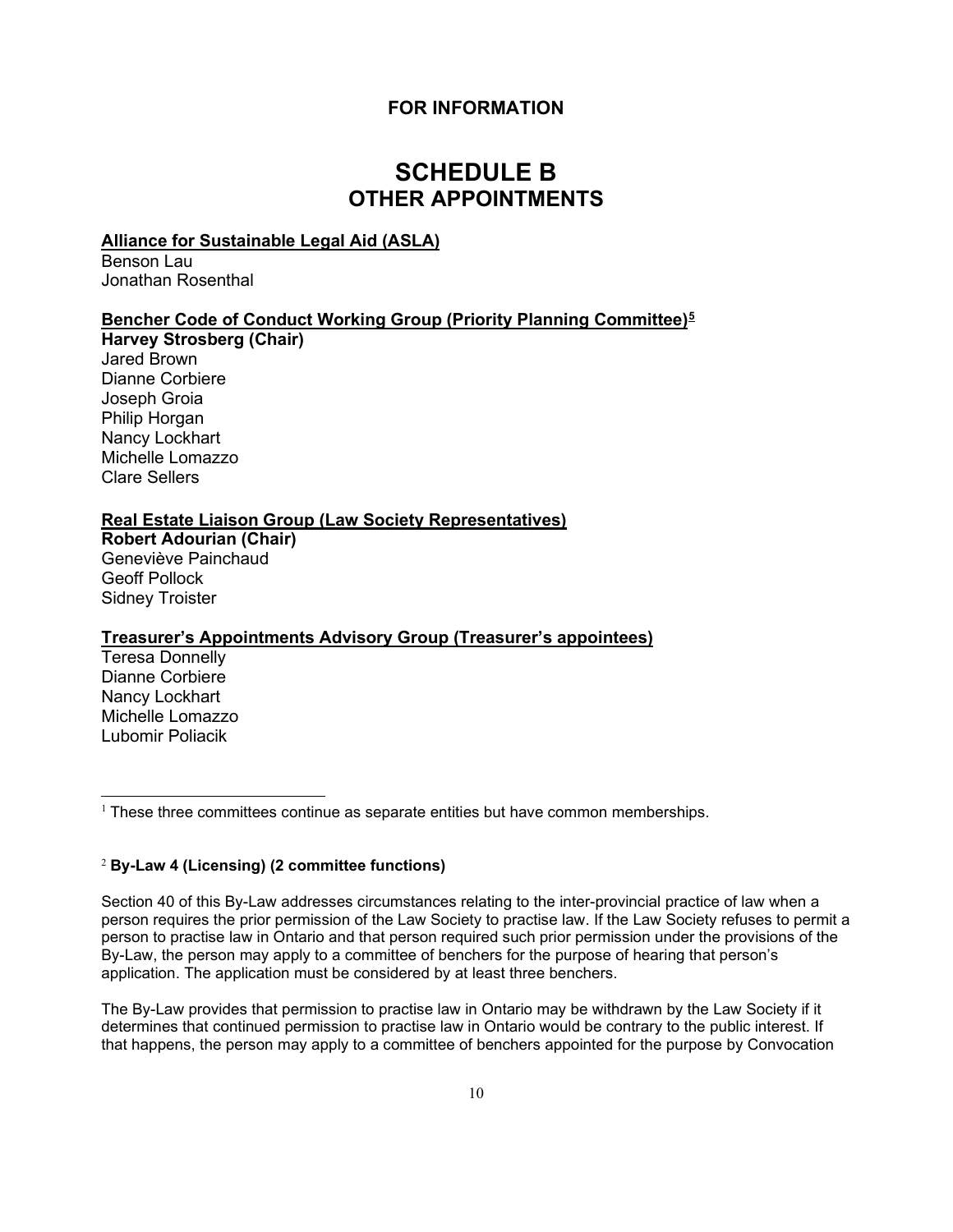for a determination of whether the permission was properly withdrawn. The application must be considered by at least three benchers.

### **By-Law 7 (Business Entities)**

This committee of at least three benchers deals with applications for a review of a Law Society decision rejecting the proposed name of a professional corporation, appeals from Law Society decisions refusing to issue a certificate of authorization to a professional corporation, appeals from a refusal to renew a professional corporation's certificate of authorization;, appeals from a refusal to permit a licensee to enter into a multi-disciplinary partnership and appeals from a Law Society order dissolving a multi-discipline partnership.

#### **By-Law 10 (Unclaimed Trust Funds)**

This committee of at least three benchers considers applications for a reconsideration of a Law Society decision to deny a claim to have unclaimed trust funds paid out by the Law Society.

## **By-Law 14 (Foreign Legal Consultants)**

This committee hears appeals for a reconsideration of a Law Society decision rejecting an application for the granting of a permit to a Foreign Legal Consultant to give legal advice respecting the law of a foreign jurisdiction. The application must be considered by at least three benchers.

#### <sup>3</sup> **By-Law 11 (Regulation of Conduct, Capacity and Professional Competence)**

Section 38 provides that on application of the Law Society, a bencher appointed by Convocation for the purpose may make an order that a licensee who was subject to an audit under s. 49.2 of the *Law Society Act* pay the costs or part of the cost of that audit. A licensee may appeal the bencher's decision to a panel of three benchers appointed by Convocation for the purpose.

#### <sup>4</sup> **Competence Task Force - Terms of Reference**

#### Mandate and Objective**:**

The Competence Task Force will examine the Law Society's regulatory approaches to ensuring and improving lawyer and paralegal post-licensure competence. It will examine the principles and rationales for regulating post-licensure competence and will study potential approaches in order to identify the most appropriate regulatory tools available.

The Task Force's objective is to recommend an effective, proportionate, and balanced regulatory framework addressing career long licensee competence, in a manner that protects the public interest and is responsive to the public's legal needs.

The Task Force will:

- identify the key components of professional competence in a dynamic and evolving environment for legal professionals;
- consider the Law Society's legislative mandate for regulating post-licensure competence, and identify the principles and rationales on which the Law Society should proceed;
- study approaches to post-licensure competence used in other jurisdictions and by other professional regulators;
- articulate a regulatory framework for post-licensure competence that:
	- $\circ$  prioritizes proactively identifying and mitigating risks and reducing demonstrated harms;
	- $\circ$  enables the achievement of competence benchmarks in a manner that is not duplicative, onerous or fails to address certain risks;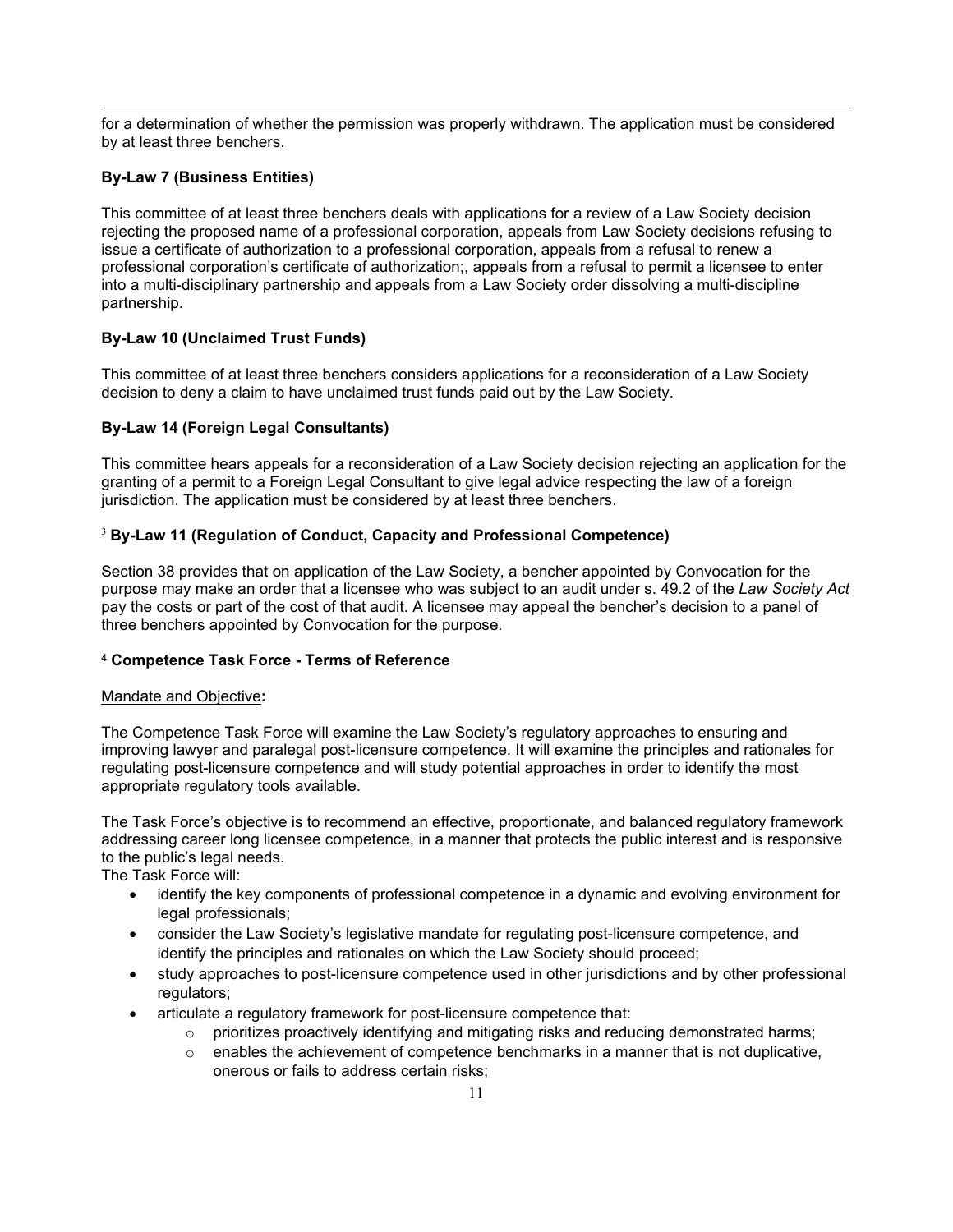- consider whether, and if so how, the regulatory framework should include improving post-licensure competence as well as ensuring minimum competence
- assess the effectiveness of the post-licensure competence programs and procedures currently operated or supported by the Law Society, including assessing:
	- o the validity of the program's policy objectives,
	- o the effectiveness of the program in meeting its objectives,
	- $\circ$  the efficiency of the program in delivering its outcomes,
	- $\circ$  the efficiency, including cost-effectiveness, of the program's structure for its purpose,
	- o the proportionality of the program's operations and regulatory obligations in relation to its purpose and objectives, and
	- $\circ$  whether the Law Society is or continues to be the appropriate body to support the program;
- determine which programs and procedures, based on the assessment, should continue, be modified or restructured, or be ended;
- identify and evaluate alternative post-licensure competence programs and procedures that would better achieve the regulatory framework articulated;
- identify any policy issues arising from these determinations that may require review by a standing or other committee;
- consider any budgetary implications arising from these determinations that may require referral to the Audit & Finance Committee;
- update Convocation from time to time on the Task Force's work; and
- submit a final report, including recommendations, to Convocation.

#### Parameters:

In undertaking this work the Task Force is expected to be open to re-evaluating the Law Society's approaches to post-licensure competence, in light of continuous changes in the legal landscape, in the profiles and practices of the legal professions, in the legal needs of the public, and in regulatory best practices.

The Task Force's work will involve evaluating current Law Society programs and procedures, as well as identifying and considering alternative options for regulating post-licensure competence, such as specialized licensing for certain types of practice and self-reported competence evaluations and learning plans. Current Law Society programs and procedures include:

- continuing professional development programming and the annual CPD requirement;
- quality assurance programs, such as practice management reviews and spot audits;
- practice supports and resources, such as the Practice Management Helpline and the Coach and Advisor Network;
- the Certified Specialist program; and
- the Great Library and the Legal Information and Resource Network.

#### Methodology:

The Task Force will study potential regulatory approaches and tools using environmental scans and ongoing subject monitoring, data collection and assessment, review of leading reports, and engagement with subject matter experts. The Task Force will also consult widely as engages in its work and as it develops any recommendations.

#### Timetable:

The Task Force will commence its work under these terms of reference in the fall of 2020 and will meet regularly thereafter. The Task Force will report to Convocation from time to time on the Task Force's work,